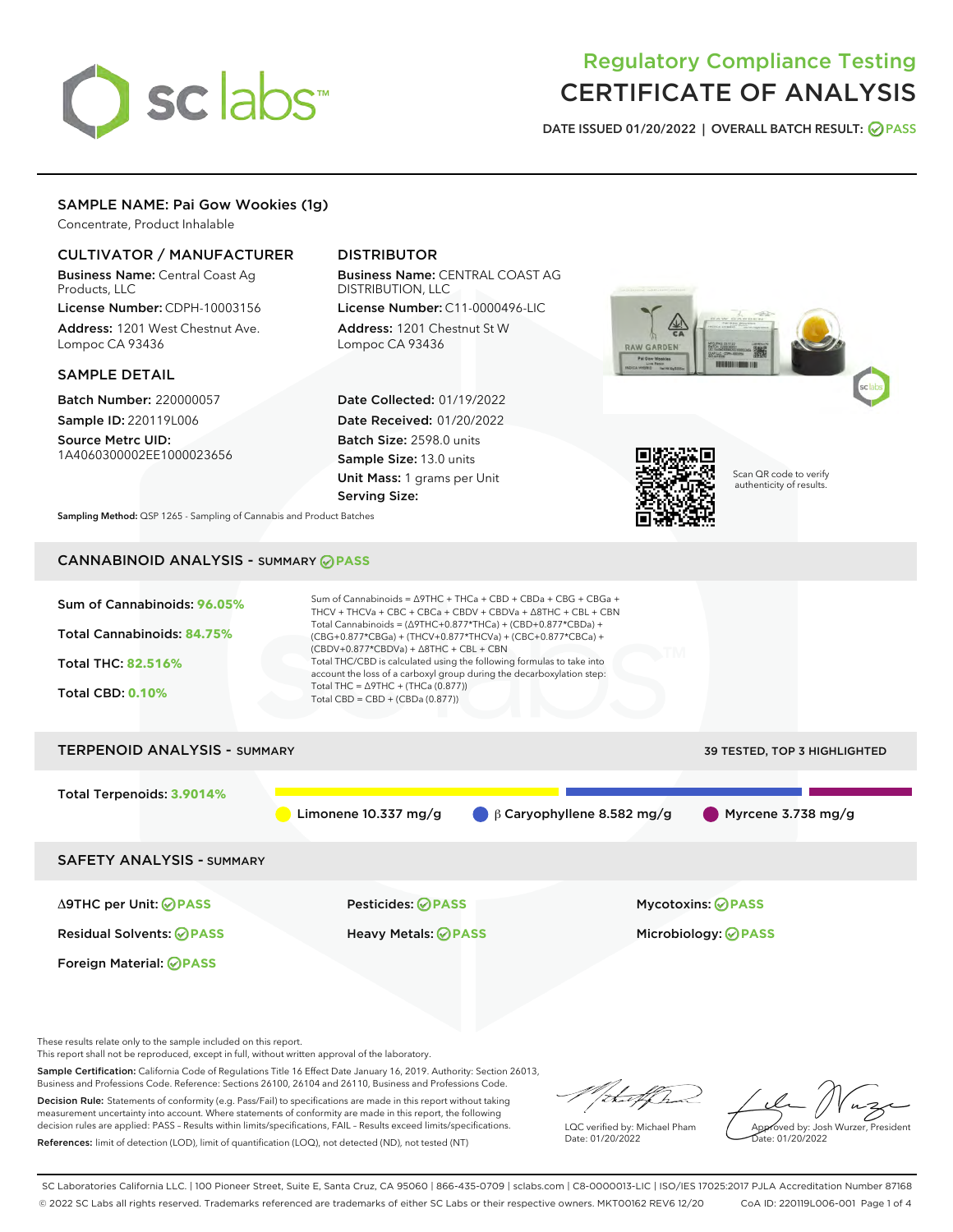



PAI GOW WOOKIES (1G) | DATE ISSUED 01/20/2022 | OVERALL BATCH RESULT: @ PASS

#### CANNABINOID TEST RESULTS - 01/20/2022 2 PASS

Tested by high-performance liquid chromatography with diode-array detection (HPLC-DAD). **Method:** QSP 1157 - Analysis of Cannabinoids by HPLC-DAD

#### TOTAL CANNABINOIDS: **84.75%**

Total Cannabinoids (Total THC) + (Total CBD) + (Total CBG) + (Total THCV) + (Total CBC) + (Total CBDV) + ∆8THC + CBL + CBN

TOTAL THC: **82.516%** Total THC (∆9THC+0.877\*THCa)

TOTAL CBD: **0.10%**

Total CBD (CBD+0.877\*CBDa)

TOTAL CBG: 1.27% Total CBG (CBG+0.877\*CBGa)

TOTAL THCV: 0.326% Total THCV (THCV+0.877\*THCVa)

TOTAL CBC: 0.54% Total CBC (CBC+0.877\*CBCa)

TOTAL CBDV: ND Total CBDV (CBDV+0.877\*CBDVa)

| <b>COMPOUND</b>            | LOD/LOQ<br>(mg/g) | <b>MEASUREMENT</b><br><b>UNCERTAINTY</b><br>(mg/g) | <b>RESULT</b><br>(mg/g) | <b>RESULT</b><br>(%) |
|----------------------------|-------------------|----------------------------------------------------|-------------------------|----------------------|
| <b>THCa</b>                | 0.05/0.14         | ±23.038                                            | 896.41                  | 89.641               |
| <b>A9THC</b>               | 0.06 / 0.26       | ±1.342                                             | 39.01                   | 3.901                |
| <b>CBGa</b>                | 0.1/0.2           | ±0.63                                              | 12.0                    | 1.20                 |
| <b>CBCa</b>                | 0.07 / 0.28       | ±0.273                                             | 5.59                    | 0.559                |
| <b>THCVa</b>               | 0.07/0.20         | ±0.177                                             | 3.72                    | 0.372                |
| <b>CBG</b>                 | 0.06/0.19         | ±0.085                                             | 2.15                    | 0.215                |
| <b>CBDa</b>                | 0.02/0.19         | ±0.033                                             | 1.14                    | 0.114                |
| <b>CBC</b>                 | 0.2 / 0.5         | ±0.01                                              | 0.5                     | 0.05                 |
| A8THC                      | 0.1/0.4           | N/A                                                | <b>ND</b>               | <b>ND</b>            |
| <b>THCV</b>                | 0.1 / 0.2         | N/A                                                | <b>ND</b>               | <b>ND</b>            |
| <b>CBD</b>                 | 0.07/0.29         | N/A                                                | <b>ND</b>               | <b>ND</b>            |
| <b>CBDV</b>                | 0.04 / 0.15       | N/A                                                | <b>ND</b>               | <b>ND</b>            |
| <b>CBDVa</b>               | 0.03 / 0.53       | N/A                                                | <b>ND</b>               | <b>ND</b>            |
| <b>CBL</b>                 | 0.06 / 0.24       | N/A                                                | <b>ND</b>               | <b>ND</b>            |
| <b>CBN</b>                 | 0.1/0.3           | N/A                                                | <b>ND</b>               | <b>ND</b>            |
| <b>SUM OF CANNABINOIDS</b> |                   |                                                    | 960.5 mg/g              | 96.05%               |

#### **UNIT MASS: 1 grams per Unit**

| ∆9THC per Unit                        | 1100 per-package limit | 39.01 mg/unit  | <b>PASS</b> |
|---------------------------------------|------------------------|----------------|-------------|
| <b>Total THC per Unit</b>             |                        | 825.16 mg/unit |             |
| <b>CBD</b> per Unit                   |                        | <b>ND</b>      |             |
| <b>Total CBD per Unit</b>             |                        | $1.00$ mg/unit |             |
| Sum of Cannabinoids<br>per Unit       |                        | 960.5 mg/unit  |             |
| <b>Total Cannabinoids</b><br>per Unit |                        | 847.5 mg/unit  |             |

#### TERPENOID TEST RESULTS - 01/20/2022

Terpene analysis utilizing gas chromatography-flame ionization detection (GC-FID). **Method:** QSP 1192 - Analysis of Terpenoids by GC-FID

| <b>COMPOUND</b>         | LOD/LOQ<br>(mg/g) | <b>MEASUREMENT</b><br><b>UNCERTAINTY</b><br>(mg/g) | <b>RESULT</b><br>(mg/g) | <b>RESULT</b><br>(%) |
|-------------------------|-------------------|----------------------------------------------------|-------------------------|----------------------|
| Limonene                | 0.005 / 0.016     | ±0.1478                                            | 10.337                  | 1.0337               |
| $\beta$ Caryophyllene   | 0.004 / 0.012     | ±0.3055                                            | 8.582                   | 0.8582               |
| <b>Myrcene</b>          | 0.008 / 0.025     | ±0.0482                                            | 3.738                   | 0.3738               |
| $\alpha$ Humulene       | 0.009/0.029       | ±0.0918                                            | 2.861                   | 0.2861               |
| Linalool                | 0.009 / 0.032     | ±0.0804                                            | 2.115                   | 0.2115               |
| Fenchol                 | 0.010 / 0.034     | ±0.0641                                            | 1.656                   | 0.1656               |
| Terpineol               | 0.016 / 0.055     | ±0.0925                                            | 1.506                   | 0.1506               |
| trans-ß-Farnesene       | 0.008 / 0.025     | ±0.0448                                            | 1.263                   | 0.1263               |
| $\beta$ Pinene          | 0.004 / 0.014     | ±0.0133                                            | 1.154                   | 0.1154               |
| Terpinolene             | 0.008 / 0.026     | ±0.0210                                            | 1.026                   | 0.1026               |
| $\alpha$ Bisabolol      | 0.008 / 0.026     | ±0.0541                                            | 1.014                   | 0.1014               |
| Ocimene                 | 0.011 / 0.038     | ±0.0265                                            | 0.824                   | 0.0824               |
| $\alpha$ Pinene         | 0.005 / 0.017     | ±0.0066                                            | 0.769                   | 0.0769               |
| Nerolidol               | 0.009 / 0.028     | ±0.0421                                            | 0.669                   | 0.0669               |
| <b>Borneol</b>          | 0.005 / 0.016     | ±0.0130                                            | 0.310                   | 0.0310               |
| Caryophyllene<br>Oxide  | 0.010 / 0.033     | ±0.0132                                            | 0.287                   | 0.0287               |
| Guaiol                  | 0.009 / 0.030     | ±0.0088                                            | 0.187                   | 0.0187               |
| Valencene               | 0.009 / 0.030     | ±0.0094                                            | 0.136                   | 0.0136               |
| $\alpha$ Cedrene        | 0.005 / 0.016     | ±0.0039                                            | 0.131                   | 0.0131               |
| Camphene                | 0.005 / 0.015     | ±0.0015                                            | 0.127                   | 0.0127               |
| Fenchone                | 0.009 / 0.028     | ±0.0024                                            | 0.083                   | 0.0083               |
| Geraniol                | 0.002 / 0.007     | ±0.0028                                            | 0.064                   | 0.0064               |
| Sabinene Hydrate        | 0.006 / 0.022     | ±0.0020                                            | 0.051                   | 0.0051               |
| $\alpha$ Phellandrene   | 0.006 / 0.020     | ±0.0005                                            | 0.034                   | 0.0034               |
| $\gamma$ Terpinene      | 0.006 / 0.018     | ±0.0005                                            | 0.031                   | 0.0031               |
| $\alpha$ Terpinene      | 0.005 / 0.017     | ±0.0004                                            | 0.030                   | 0.0030               |
| 3 Carene                | 0.005 / 0.018     | ±0.0004                                            | 0.029                   | 0.0029               |
| Sabinene                | 0.004 / 0.014     | N/A                                                | ND                      | <b>ND</b>            |
| p-Cymene                | 0.005 / 0.016     | N/A                                                | <b>ND</b>               | <b>ND</b>            |
| Eucalyptol              | 0.006 / 0.018     | N/A                                                | <b>ND</b>               | <b>ND</b>            |
| (-)-Isopulegol          | 0.005 / 0.016     | N/A                                                | ND                      | ND                   |
| Camphor                 | 0.006 / 0.019     | N/A                                                | <b>ND</b>               | <b>ND</b>            |
| Isoborneol              | 0.004 / 0.012     | N/A                                                | <b>ND</b>               | <b>ND</b>            |
| Menthol                 | 0.008 / 0.025     | N/A                                                | ND                      | ND                   |
| Nerol                   | 0.003 / 0.011     | N/A                                                | ND                      | <b>ND</b>            |
| Citronellol             | 0.003 / 0.010     | N/A                                                | <b>ND</b>               | <b>ND</b>            |
| $R-(+)$ -Pulegone       | 0.003 / 0.011     | N/A                                                | ND                      | ND                   |
| <b>Geranyl Acetate</b>  | 0.004 / 0.014     | N/A                                                | <b>ND</b>               | <b>ND</b>            |
| Cedrol                  | 0.008 / 0.027     | N/A                                                | <b>ND</b>               | ND                   |
| <b>TOTAL TERPENOIDS</b> |                   |                                                    | 39.014 mg/g             | 3.9014%              |

SC Laboratories California LLC. | 100 Pioneer Street, Suite E, Santa Cruz, CA 95060 | 866-435-0709 | sclabs.com | C8-0000013-LIC | ISO/IES 17025:2017 PJLA Accreditation Number 87168 © 2022 SC Labs all rights reserved. Trademarks referenced are trademarks of either SC Labs or their respective owners. MKT00162 REV6 12/20 CoA ID: 220119L006-001 Page 2 of 4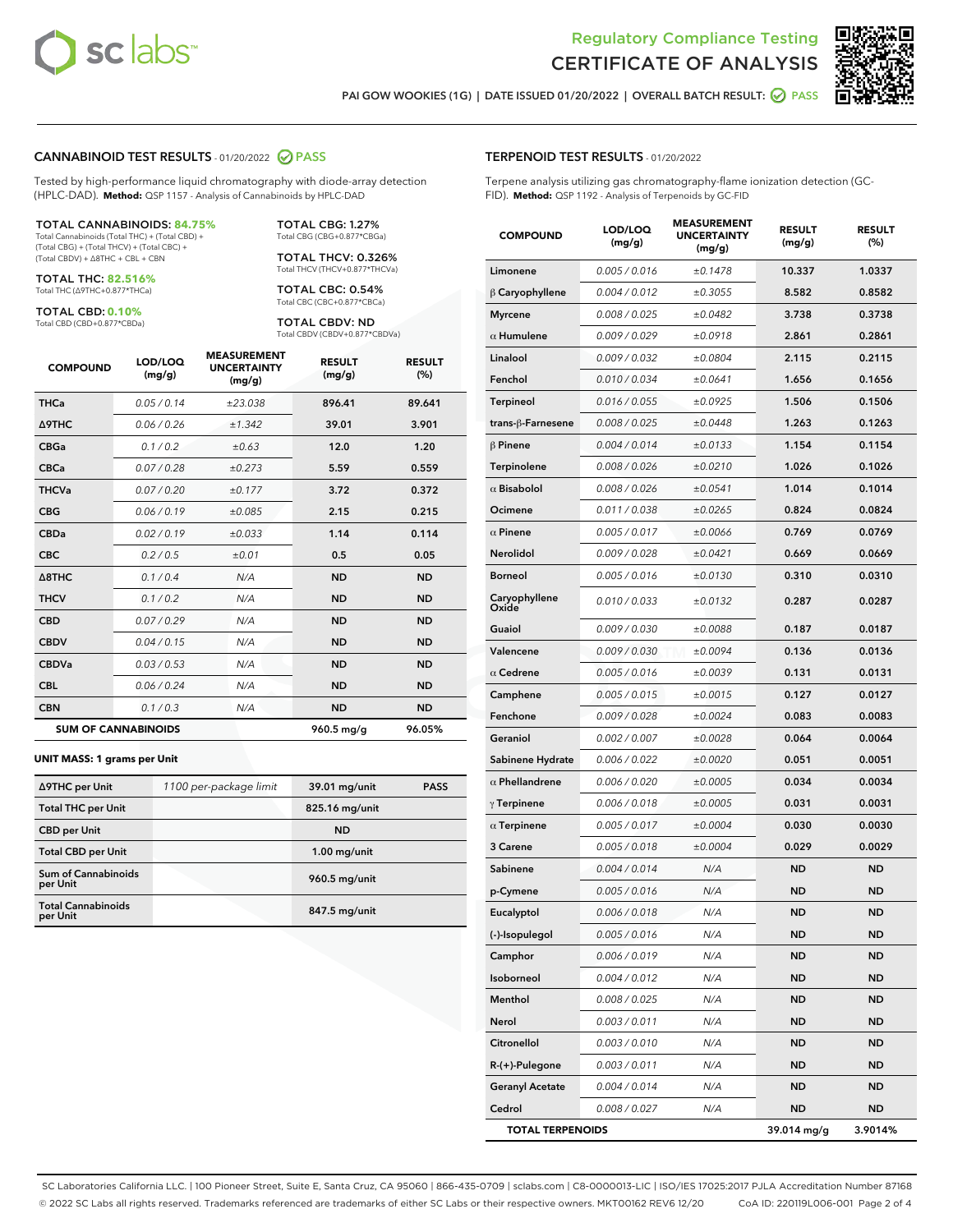



PAI GOW WOOKIES (1G) | DATE ISSUED 01/20/2022 | OVERALL BATCH RESULT: @ PASS

# CATEGORY 1 PESTICIDE TEST RESULTS - 01/20/2022 2 PASS

Pesticide and plant growth regulator analysis utilizing high-performance liquid chromatography-mass spectrometry (HPLC-MS) or gas chromatography-mass spectrometry (GC-MS). \*GC-MS utilized where indicated. **Method:** QSP 1212 - Analysis of Pesticides and Mycotoxins by LC-MS or QSP 1213 - Analysis of Pesticides by GC-MS

| <b>Aldicarb</b><br>0.03 / 0.08<br><b>ND</b><br>$\ge$ LOD<br>N/A<br><b>PASS</b><br>Carbofuran<br>0.02/0.05<br>$\ge$ LOD<br>N/A<br><b>ND</b><br><b>PASS</b><br>Chlordane*<br>0.03 / 0.08<br><b>ND</b><br>$>$ LOD<br>N/A<br><b>PASS</b><br>0.03/0.10<br><b>ND</b><br><b>PASS</b><br>Chlorfenapyr*<br>$\ge$ LOD<br>N/A<br>0.02 / 0.06<br>N/A<br><b>ND</b><br><b>PASS</b><br>Chlorpyrifos<br>$\ge$ LOD<br>0.02 / 0.07<br>N/A<br><b>ND</b><br><b>PASS</b><br>Coumaphos<br>$>$ LOD<br>Daminozide<br>0.02 / 0.07<br>$\ge$ LOD<br>N/A<br><b>ND</b><br><b>PASS</b><br><b>DDVP</b><br>0.03/0.09<br>$\ge$ LOD<br>N/A<br><b>ND</b><br><b>PASS</b><br>(Dichlorvos)<br>Dimethoate<br><b>ND</b><br><b>PASS</b><br>0.03 / 0.08<br>$>$ LOD<br>N/A<br>0.03/0.10<br>Ethoprop(hos)<br>$\ge$ LOD<br>N/A<br><b>ND</b><br><b>PASS</b><br>0.02 / 0.06<br>$\ge$ LOD<br>N/A<br><b>ND</b><br><b>PASS</b><br>Etofenprox<br>Fenoxycarb<br>0.03 / 0.08<br>$>$ LOD<br>N/A<br><b>ND</b><br><b>PASS</b><br>0.03 / 0.08<br><b>ND</b><br><b>PASS</b><br>Fipronil<br>$\ge$ LOD<br>N/A<br>Imazalil<br>0.02 / 0.06<br>$>$ LOD<br>N/A<br><b>ND</b><br><b>PASS</b><br>0.02 / 0.07<br>Methiocarb<br>N/A<br><b>ND</b><br>$>$ LOD<br><b>PASS</b><br>Methyl<br>0.03/0.10<br>$\ge$ LOD<br>N/A<br><b>ND</b><br><b>PASS</b><br>parathion<br>0.03/0.09<br>$\ge$ LOD<br>N/A<br><b>ND</b><br><b>PASS</b><br><b>Mevinphos</b><br>Paclobutrazol<br>0.02 / 0.05<br>$\ge$ LOD<br>N/A<br><b>ND</b><br><b>PASS</b><br>0.03/0.09<br>N/A<br>$\ge$ LOD<br><b>ND</b><br><b>PASS</b><br>Propoxur<br>0.03 / 0.08<br><b>ND</b><br><b>PASS</b><br>Spiroxamine<br>$\ge$ LOD<br>N/A<br><b>PASS</b><br>Thiacloprid<br>0.03/0.10<br>$\ge$ LOD<br>N/A<br><b>ND</b> | <b>COMPOUND</b> | LOD/LOQ<br>$(\mu g/g)$ | <b>ACTION</b><br>LIMIT<br>$(\mu g/g)$ | <b>MEASUREMENT</b><br><b>UNCERTAINTY</b><br>$(\mu g/g)$ | <b>RESULT</b><br>$(\mu g/g)$ | <b>RESULT</b> |
|----------------------------------------------------------------------------------------------------------------------------------------------------------------------------------------------------------------------------------------------------------------------------------------------------------------------------------------------------------------------------------------------------------------------------------------------------------------------------------------------------------------------------------------------------------------------------------------------------------------------------------------------------------------------------------------------------------------------------------------------------------------------------------------------------------------------------------------------------------------------------------------------------------------------------------------------------------------------------------------------------------------------------------------------------------------------------------------------------------------------------------------------------------------------------------------------------------------------------------------------------------------------------------------------------------------------------------------------------------------------------------------------------------------------------------------------------------------------------------------------------------------------------------------------------------------------------------------------------------------------------------------------------------------------------------------------|-----------------|------------------------|---------------------------------------|---------------------------------------------------------|------------------------------|---------------|
|                                                                                                                                                                                                                                                                                                                                                                                                                                                                                                                                                                                                                                                                                                                                                                                                                                                                                                                                                                                                                                                                                                                                                                                                                                                                                                                                                                                                                                                                                                                                                                                                                                                                                              |                 |                        |                                       |                                                         |                              |               |
|                                                                                                                                                                                                                                                                                                                                                                                                                                                                                                                                                                                                                                                                                                                                                                                                                                                                                                                                                                                                                                                                                                                                                                                                                                                                                                                                                                                                                                                                                                                                                                                                                                                                                              |                 |                        |                                       |                                                         |                              |               |
|                                                                                                                                                                                                                                                                                                                                                                                                                                                                                                                                                                                                                                                                                                                                                                                                                                                                                                                                                                                                                                                                                                                                                                                                                                                                                                                                                                                                                                                                                                                                                                                                                                                                                              |                 |                        |                                       |                                                         |                              |               |
|                                                                                                                                                                                                                                                                                                                                                                                                                                                                                                                                                                                                                                                                                                                                                                                                                                                                                                                                                                                                                                                                                                                                                                                                                                                                                                                                                                                                                                                                                                                                                                                                                                                                                              |                 |                        |                                       |                                                         |                              |               |
|                                                                                                                                                                                                                                                                                                                                                                                                                                                                                                                                                                                                                                                                                                                                                                                                                                                                                                                                                                                                                                                                                                                                                                                                                                                                                                                                                                                                                                                                                                                                                                                                                                                                                              |                 |                        |                                       |                                                         |                              |               |
|                                                                                                                                                                                                                                                                                                                                                                                                                                                                                                                                                                                                                                                                                                                                                                                                                                                                                                                                                                                                                                                                                                                                                                                                                                                                                                                                                                                                                                                                                                                                                                                                                                                                                              |                 |                        |                                       |                                                         |                              |               |
|                                                                                                                                                                                                                                                                                                                                                                                                                                                                                                                                                                                                                                                                                                                                                                                                                                                                                                                                                                                                                                                                                                                                                                                                                                                                                                                                                                                                                                                                                                                                                                                                                                                                                              |                 |                        |                                       |                                                         |                              |               |
|                                                                                                                                                                                                                                                                                                                                                                                                                                                                                                                                                                                                                                                                                                                                                                                                                                                                                                                                                                                                                                                                                                                                                                                                                                                                                                                                                                                                                                                                                                                                                                                                                                                                                              |                 |                        |                                       |                                                         |                              |               |
|                                                                                                                                                                                                                                                                                                                                                                                                                                                                                                                                                                                                                                                                                                                                                                                                                                                                                                                                                                                                                                                                                                                                                                                                                                                                                                                                                                                                                                                                                                                                                                                                                                                                                              |                 |                        |                                       |                                                         |                              |               |
|                                                                                                                                                                                                                                                                                                                                                                                                                                                                                                                                                                                                                                                                                                                                                                                                                                                                                                                                                                                                                                                                                                                                                                                                                                                                                                                                                                                                                                                                                                                                                                                                                                                                                              |                 |                        |                                       |                                                         |                              |               |
|                                                                                                                                                                                                                                                                                                                                                                                                                                                                                                                                                                                                                                                                                                                                                                                                                                                                                                                                                                                                                                                                                                                                                                                                                                                                                                                                                                                                                                                                                                                                                                                                                                                                                              |                 |                        |                                       |                                                         |                              |               |
|                                                                                                                                                                                                                                                                                                                                                                                                                                                                                                                                                                                                                                                                                                                                                                                                                                                                                                                                                                                                                                                                                                                                                                                                                                                                                                                                                                                                                                                                                                                                                                                                                                                                                              |                 |                        |                                       |                                                         |                              |               |
|                                                                                                                                                                                                                                                                                                                                                                                                                                                                                                                                                                                                                                                                                                                                                                                                                                                                                                                                                                                                                                                                                                                                                                                                                                                                                                                                                                                                                                                                                                                                                                                                                                                                                              |                 |                        |                                       |                                                         |                              |               |
|                                                                                                                                                                                                                                                                                                                                                                                                                                                                                                                                                                                                                                                                                                                                                                                                                                                                                                                                                                                                                                                                                                                                                                                                                                                                                                                                                                                                                                                                                                                                                                                                                                                                                              |                 |                        |                                       |                                                         |                              |               |
|                                                                                                                                                                                                                                                                                                                                                                                                                                                                                                                                                                                                                                                                                                                                                                                                                                                                                                                                                                                                                                                                                                                                                                                                                                                                                                                                                                                                                                                                                                                                                                                                                                                                                              |                 |                        |                                       |                                                         |                              |               |
|                                                                                                                                                                                                                                                                                                                                                                                                                                                                                                                                                                                                                                                                                                                                                                                                                                                                                                                                                                                                                                                                                                                                                                                                                                                                                                                                                                                                                                                                                                                                                                                                                                                                                              |                 |                        |                                       |                                                         |                              |               |
|                                                                                                                                                                                                                                                                                                                                                                                                                                                                                                                                                                                                                                                                                                                                                                                                                                                                                                                                                                                                                                                                                                                                                                                                                                                                                                                                                                                                                                                                                                                                                                                                                                                                                              |                 |                        |                                       |                                                         |                              |               |
|                                                                                                                                                                                                                                                                                                                                                                                                                                                                                                                                                                                                                                                                                                                                                                                                                                                                                                                                                                                                                                                                                                                                                                                                                                                                                                                                                                                                                                                                                                                                                                                                                                                                                              |                 |                        |                                       |                                                         |                              |               |
|                                                                                                                                                                                                                                                                                                                                                                                                                                                                                                                                                                                                                                                                                                                                                                                                                                                                                                                                                                                                                                                                                                                                                                                                                                                                                                                                                                                                                                                                                                                                                                                                                                                                                              |                 |                        |                                       |                                                         |                              |               |
|                                                                                                                                                                                                                                                                                                                                                                                                                                                                                                                                                                                                                                                                                                                                                                                                                                                                                                                                                                                                                                                                                                                                                                                                                                                                                                                                                                                                                                                                                                                                                                                                                                                                                              |                 |                        |                                       |                                                         |                              |               |
|                                                                                                                                                                                                                                                                                                                                                                                                                                                                                                                                                                                                                                                                                                                                                                                                                                                                                                                                                                                                                                                                                                                                                                                                                                                                                                                                                                                                                                                                                                                                                                                                                                                                                              |                 |                        |                                       |                                                         |                              |               |

#### CATEGORY 2 PESTICIDE TEST RESULTS - 01/20/2022 2 PASS

| <b>COMPOUND</b>          | LOD/LOO<br>$(\mu g/g)$ | <b>ACTION</b><br>LIMIT<br>$(\mu g/g)$ | <b>MEASUREMENT</b><br><b>UNCERTAINTY</b><br>$(\mu g/g)$ | <b>RESULT</b><br>$(\mu g/g)$ | <b>RESULT</b> |  |
|--------------------------|------------------------|---------------------------------------|---------------------------------------------------------|------------------------------|---------------|--|
| Abamectin                | 0.03/0.10              | 0.1                                   | N/A                                                     | <b>ND</b>                    | <b>PASS</b>   |  |
| Acephate                 | 0.02/0.07              | 0.1                                   | N/A                                                     | <b>ND</b>                    | <b>PASS</b>   |  |
| Acequinocyl              | 0.02/0.07              | 0.1                                   | N/A                                                     | <b>ND</b>                    | <b>PASS</b>   |  |
| Acetamiprid              | 0.02 / 0.05            | 0.1                                   | N/A                                                     | <b>ND</b>                    | <b>PASS</b>   |  |
| Azoxystrobin             | 0.02/0.07              | 0.1                                   | N/A                                                     | <b>ND</b>                    | <b>PASS</b>   |  |
| <b>Bifenazate</b>        | 0.01 / 0.04            | 0.1                                   | N/A                                                     | <b>ND</b>                    | <b>PASS</b>   |  |
| <b>Bifenthrin</b>        | 0.02 / 0.05            | 3                                     | N/A                                                     | <b>ND</b>                    | <b>PASS</b>   |  |
| <b>Boscalid</b>          | 0.03/0.09              | 0.1                                   | N/A                                                     | <b>ND</b>                    | <b>PASS</b>   |  |
| Captan                   | 0.19/0.57              | 0.7                                   | N/A                                                     | <b>ND</b>                    | <b>PASS</b>   |  |
| Carbaryl                 | 0.02/0.06              | 0.5                                   | N/A                                                     | <b>ND</b>                    | <b>PASS</b>   |  |
| Chlorantranilip-<br>role | 0.04/0.12              | 10                                    | N/A                                                     | <b>ND</b>                    | <b>PASS</b>   |  |
| Clofentezine             | 0.03/0.09              | 0.1                                   | N/A                                                     | <b>ND</b>                    | <b>PASS</b>   |  |

| <b>COMPOUND</b>               | LOD/LOQ<br>$(\mu g/g)$ | <b>ACTION</b><br><b>LIMIT</b><br>(µg/g) | <b>MEASUREMENT</b><br><b>UNCERTAINTY</b><br>(µg/g) | <b>RESULT</b><br>$(\mu g/g)$ | <b>RESULT</b> |
|-------------------------------|------------------------|-----------------------------------------|----------------------------------------------------|------------------------------|---------------|
| Cyfluthrin                    | 0.12 / 0.38            | $\overline{c}$                          | N/A                                                | <b>ND</b>                    | <b>PASS</b>   |
| Cypermethrin                  | 0.11 / 0.32            | 1                                       | N/A                                                | <b>ND</b>                    | <b>PASS</b>   |
| Diazinon                      | 0.02 / 0.05            | 0.1                                     | N/A                                                | <b>ND</b>                    | <b>PASS</b>   |
| Dimethomorph                  | 0.03 / 0.09            | 2                                       | N/A                                                | <b>ND</b>                    | <b>PASS</b>   |
| Etoxazole                     | 0.02 / 0.06            | 0.1                                     | N/A                                                | <b>ND</b>                    | <b>PASS</b>   |
| Fenhexamid                    | 0.03 / 0.09            | 0.1                                     | N/A                                                | <b>ND</b>                    | <b>PASS</b>   |
| Fenpyroximate                 | 0.02 / 0.06            | 0.1                                     | N/A                                                | <b>ND</b>                    | <b>PASS</b>   |
| Flonicamid                    | 0.03 / 0.10            | 0.1                                     | N/A                                                | <b>ND</b>                    | <b>PASS</b>   |
| Fludioxonil                   | 0.03 / 0.10            | 0.1                                     | N/A                                                | <b>ND</b>                    | <b>PASS</b>   |
| Hexythiazox                   | 0.02 / 0.07            | 0.1                                     | N/A                                                | <b>ND</b>                    | <b>PASS</b>   |
| Imidacloprid                  | 0.04 / 0.11            | 5                                       | N/A                                                | <b>ND</b>                    | <b>PASS</b>   |
| Kresoxim-methyl               | 0.02 / 0.07            | 0.1                                     | N/A                                                | <b>ND</b>                    | <b>PASS</b>   |
| <b>Malathion</b>              | 0.03 / 0.09            | 0.5                                     | N/A                                                | <b>ND</b>                    | <b>PASS</b>   |
| Metalaxyl                     | 0.02 / 0.07            | $\overline{c}$                          | N/A                                                | <b>ND</b>                    | <b>PASS</b>   |
| Methomyl                      | 0.03 / 0.10            | $\mathcal{I}$                           | N/A                                                | <b>ND</b>                    | <b>PASS</b>   |
| Myclobutanil                  | 0.03/0.09              | 0.1                                     | N/A                                                | <b>ND</b>                    | <b>PASS</b>   |
| Naled                         | 0.02 / 0.07            | 0.1                                     | N/A                                                | <b>ND</b>                    | <b>PASS</b>   |
| Oxamyl                        | 0.04 / 0.11            | 0.5                                     | N/A                                                | <b>ND</b>                    | <b>PASS</b>   |
| Pentachloronitro-<br>benzene* | 0.03 / 0.09            | 0.1                                     | N/A                                                | <b>ND</b>                    | <b>PASS</b>   |
| Permethrin                    | 0.04 / 0.12            | 0.5                                     | N/A                                                | <b>ND</b>                    | <b>PASS</b>   |
| Phosmet                       | 0.03 / 0.10            | 0.1                                     | N/A                                                | <b>ND</b>                    | <b>PASS</b>   |
| Piperonylbu-<br>toxide        | 0.02 / 0.07            | 3                                       | N/A                                                | <b>ND</b>                    | <b>PASS</b>   |
| Prallethrin                   | 0.03 / 0.08            | 0.1                                     | N/A                                                | <b>ND</b>                    | <b>PASS</b>   |
| Propiconazole                 | 0.02 / 0.07            | 0.1                                     | N/A                                                | <b>ND</b>                    | <b>PASS</b>   |
| Pyrethrins                    | 0.04 / 0.12            | 0.5                                     | N/A                                                | <b>ND</b>                    | <b>PASS</b>   |
| Pyridaben                     | 0.02 / 0.07            | 0.1                                     | N/A                                                | <b>ND</b>                    | <b>PASS</b>   |
| Spinetoram                    | 0.02 / 0.07            | 0.1                                     | N/A                                                | <b>ND</b>                    | <b>PASS</b>   |
| Spinosad                      | 0.02 / 0.07            | 0.1                                     | N/A                                                | <b>ND</b>                    | <b>PASS</b>   |
| Spiromesifen                  | 0.02 / 0.05            | 0.1                                     | N/A                                                | <b>ND</b>                    | <b>PASS</b>   |
| Spirotetramat                 | 0.02 / 0.06            | 0.1                                     | N/A                                                | ND                           | <b>PASS</b>   |
| Tebuconazole                  | 0.02 / 0.07            | 0.1                                     | N/A                                                | <b>ND</b>                    | <b>PASS</b>   |
| Thiamethoxam                  | 0.03 / 0.10            | 5                                       | N/A                                                | <b>ND</b>                    | <b>PASS</b>   |
| Trifloxystrobin               | 0.03 / 0.08            | 0.1                                     | N/A                                                | ND                           | <b>PASS</b>   |

SC Laboratories California LLC. | 100 Pioneer Street, Suite E, Santa Cruz, CA 95060 | 866-435-0709 | sclabs.com | C8-0000013-LIC | ISO/IES 17025:2017 PJLA Accreditation Number 87168 © 2022 SC Labs all rights reserved. Trademarks referenced are trademarks of either SC Labs or their respective owners. MKT00162 REV6 12/20 CoA ID: 220119L006-001 Page 3 of 4